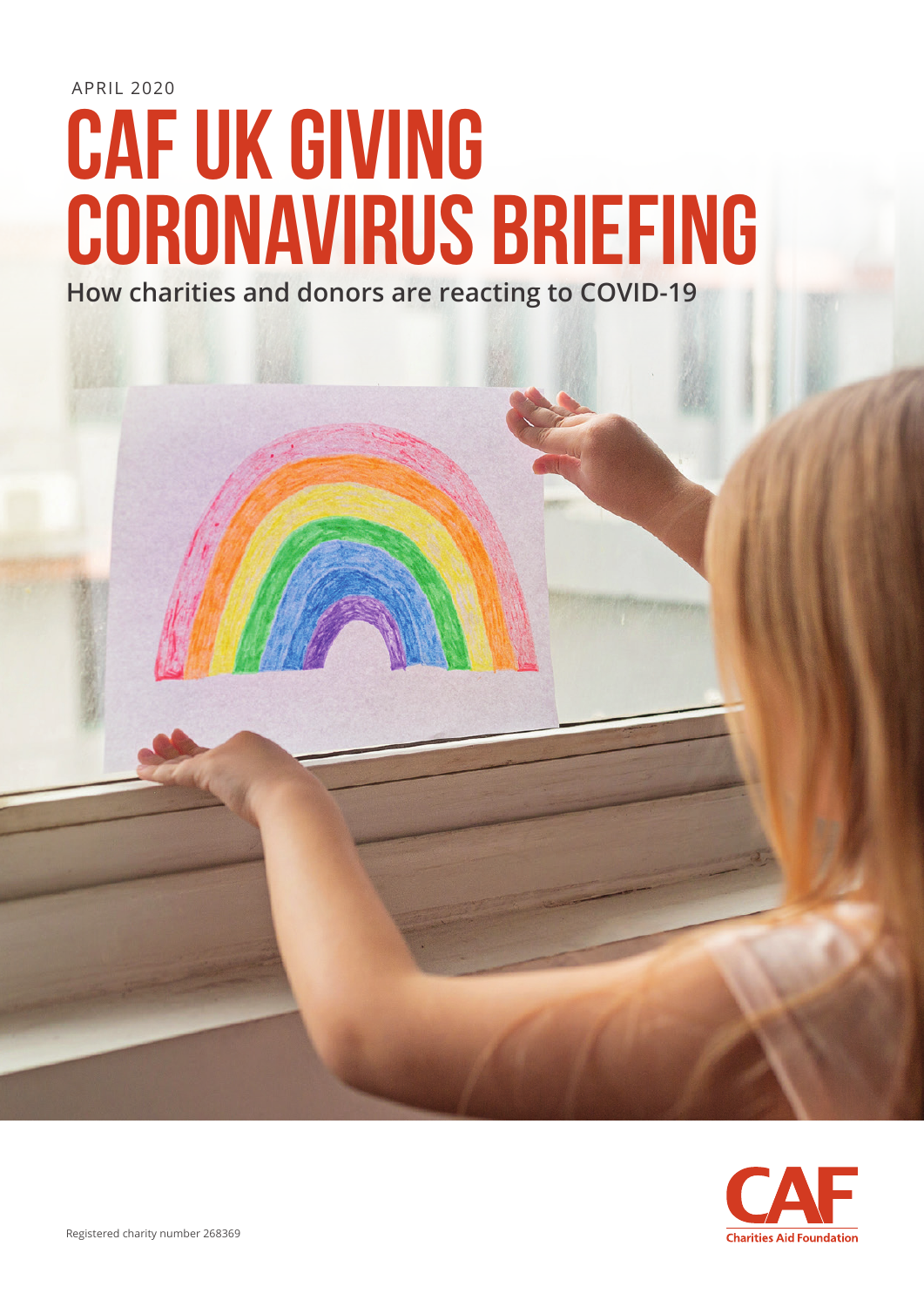### **Introduction**

Charities Aid Foundation (CAF) has been conducting research into giving behaviours across the UK for decades. In these unprecedented times that we find ourselves in due to the COVID-19 crisis, we have been monitoring public reactions to charitable giving as well as talking to charities about their concerns. As such, since 17th March, CAF has conducted a number of one-question surveys with charities (pulse surveys) to measure the mood as things very quickly evolve. These have been sent out by CAF via email to our charity clients (base sizes for each survey shown on the charts below) with surveys completed quickly to obtain a snapshot.

In addition, as part of CAF's ongoing polling work with YouGov, we used our late March survey to ask the general public questions around charitable giving and COVID-19. By way of context, this survey was carried out just after the UK Government introduced new 14 day self-isolation guidance for any household where someone was unwell, through to just after the Prime Minister gave his March 23rd televised address to the nation that brought in widespread lockdown measures. We also conducted an overnight poll on 17th and 18th March to ask some benchmark questions.

We hope this paper adds to the debate around charities at this time. We will continue to publish our research as we conduct it, and this will be available on our specially created [Covid-19 research page](http://www.cafonline.org/research/coronavirus-and-charitable-giving).

# **The view amongst the British public**

# **The implications of COVID-19 on public donations**

### **People aged 45 to 54 are the most concerned about their income in the next six months and are the most likely to say they will donate less than usual because of the crisis.**

Overall, 14% of people say that they are likely to donate to charity less than they usually do over the next six months in the wake of the outbreak, whilst 22% say they will likely donate more than usual. Older people are the least likely to say they will donate less than usual (2% of those aged 65+ say they are very likely to donate less compared to a high of 9% of 25-34 year olds). Only four in ten people aged 65+ are worried about their income over the next six months, compared to a peak of 73% amongst 45-54 year olds.

CAF's research on this echoes broader research that polling companies are conducting, with Savanta<sup>1</sup> research conducted over the weekend of March 28-29, showing 42% of people saying that COVID-19 has already decreased their disposable income, a rise of 5 percentage points in just over a week. YouGov<sup>2</sup> separately found that a third of people are worried that they might miss a bill payment in the next 6 months. Against this backdrop, fundraising income from individuals to charitable causes is an immediate concern as people facing sudden and wholly unexpected financial pressures hunker down to look after their family finances as best they can.

1 <https://savanta.com/views-and-news/#.XotQPZqWwwk>

<sup>2</sup> <https://yougov.co.uk/covid-19>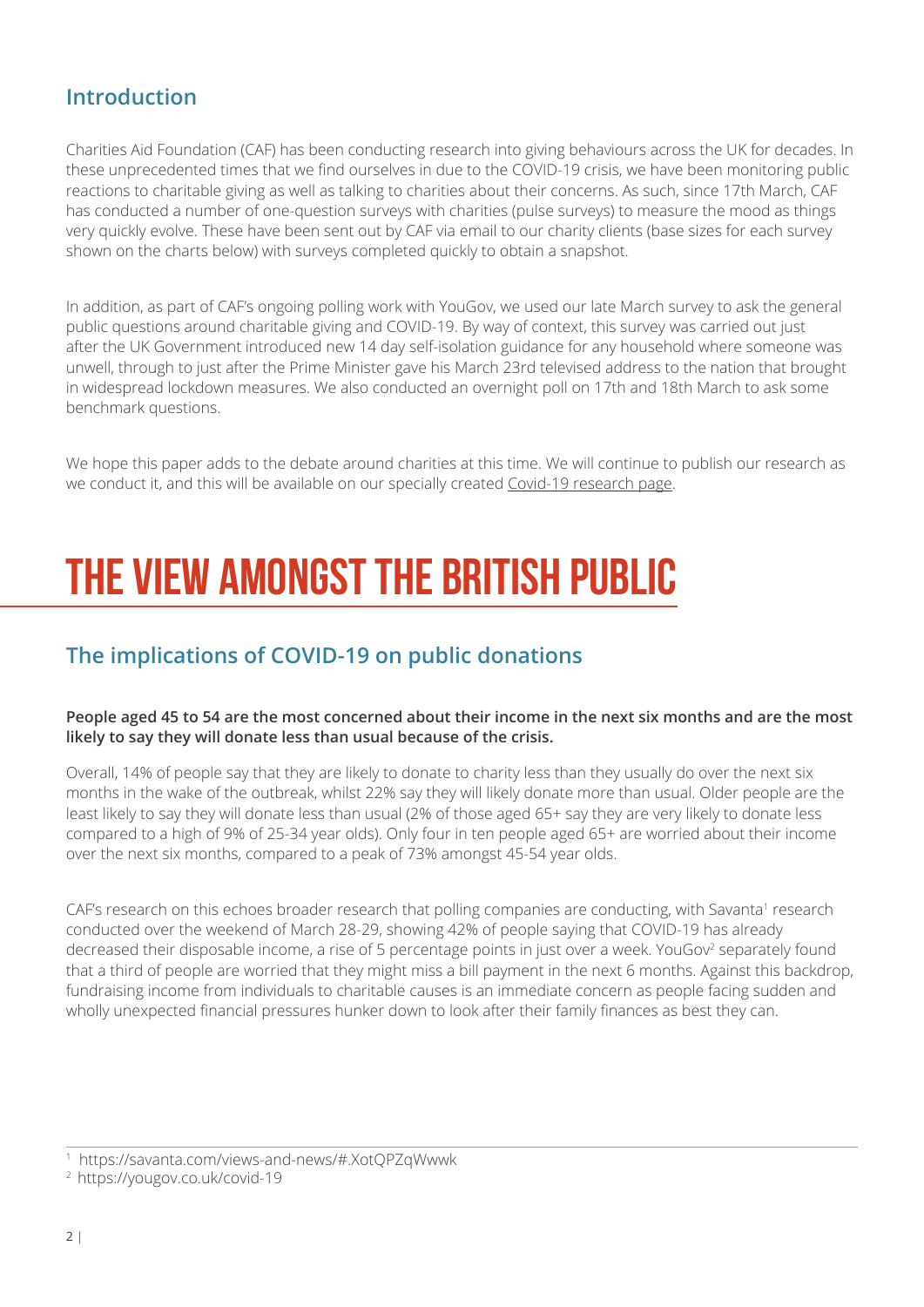### **To what extent are you worried about the security of your own household income over the next six months in the wake of the Coronavirus (COVID-19) outbreak?**

% individuals



Charities which support the NHS garner the most support with four in ten (40%) people saying they are likely to donate to one in the next three months because of the crisis. Local and national charities are the next most popular at 34% and 23% respectively, followed by international charities, which only 13% say they will donate to because of the pandemic.

As we have often noted in our annual UK Giving reports<sup>3</sup>, previous research tells us that when there is a natural disaster abroad, the UK public rally to give and donations to international charities rise to meet the need. However, with the coronavirus crisis now on the UK's own doorstep, it appears that for the time being, people plan to give their money locally, either to NHS-associated charities, other frontline help or local charities.

### **To what extent, if at all, are you likely to do each of the following in the near-future (i.e. in the next 3 months), as a result of the Coronavirus outbreak?**





YouGov fieldwork 19-26 March. Base all UK adults aged 16+; N=1,103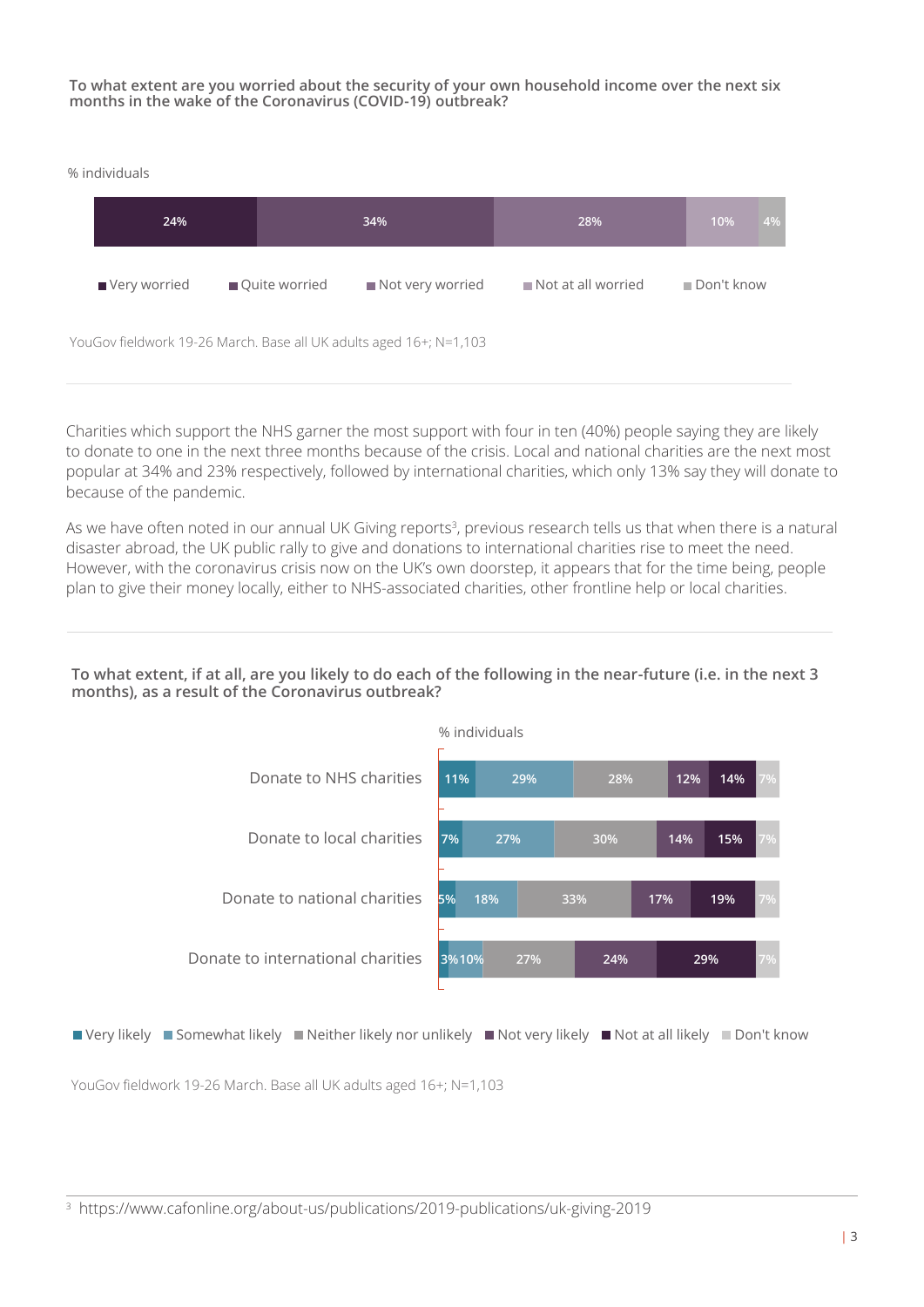# **How the public are getting involved in their communities**

### **Younger people are less likely to say they will volunteer**

Since the middle of March, willingness to help in the community has increased amongst the UK population. In our first survey on 17th and 18th March, three in ten (29%) said they did not intend to volunteer in any way. The latest survey, conducted over a longer time period (19th - 26th March) showed that just 17% say they won't be getting involved. This is higher amongst younger people, with one quarter of 16-24 year olds saying they won't be getting involved in any way.

More than half of people expect to help their neighbours or friends with shopping/errands (56%) or check on their vulnerable or elderly neighbours (51%). Just over four in ten (44%) say they are likely to look out for people in their area in general.

### **Which, if any, of the following activities would you be likely to do to provide help during this time?**



YouGov fieldwork 19-26 March. Base all UK adults aged 16+; N=1,103

Around a fifth of people (18%) said they are likely to join a local group set up to respond to the crisis or co-ordinated local efforts via social media (20%). One in twenty said they are likely to set up a local group to deal with the crisis.

Women and the middle aged are the most likely to agree they will be taking part, particularly around helping neighbours with shopping, checking on vulnerable neighbours, setting up local groups and using social media.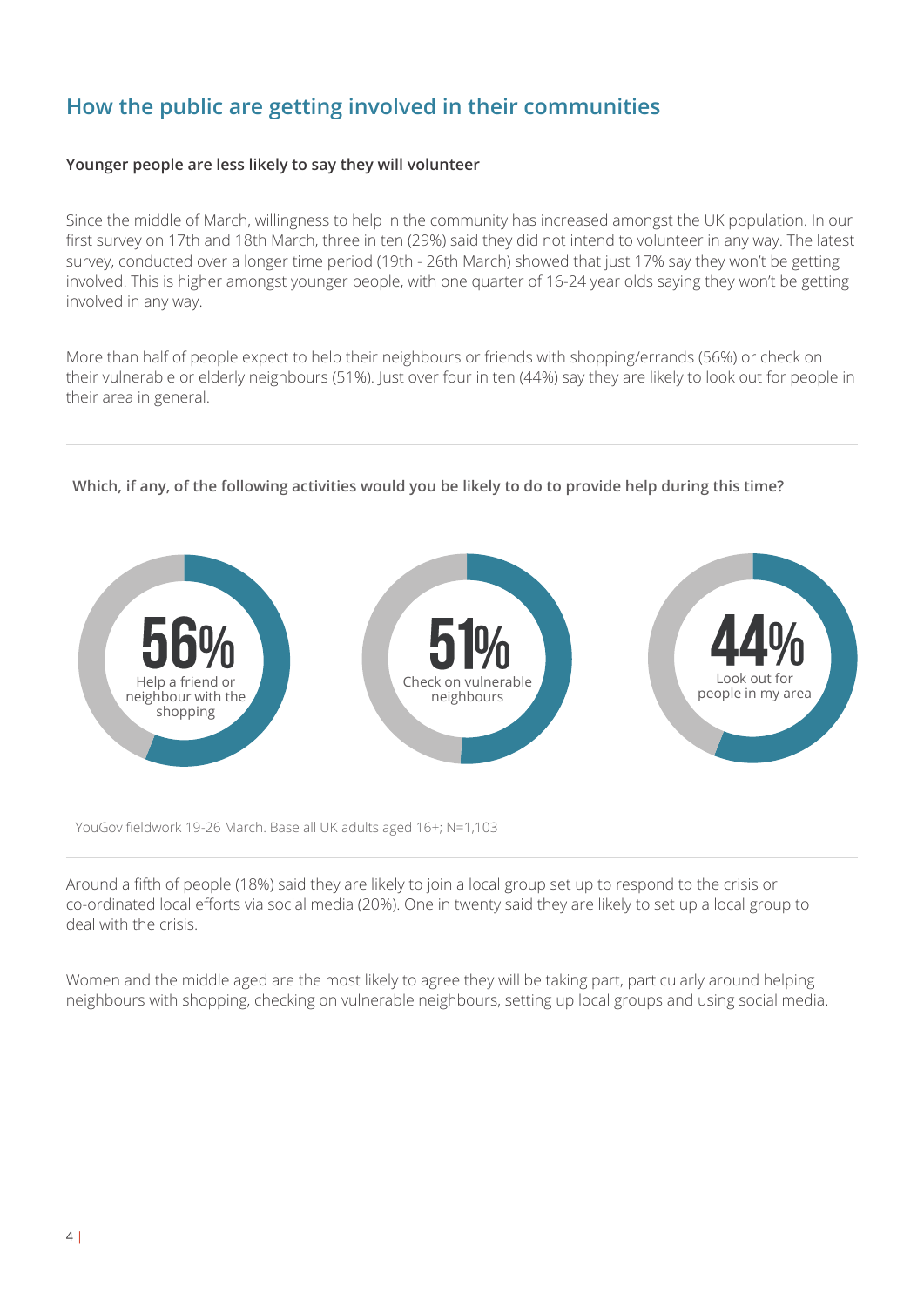**Which, if any, of the following activities would you be likely to do to provide help during this time?**







Set up a local group to deal with the crisis

YouGov fieldwork 19-26 March. Base all UK adults aged 16+; N=1,103

Other ways in which people expect to get involved include donating food/personal hygiene products to a foodbank, the most popular of the activities we asked about with 45% saying they would be likely to do so in the near future, as well as volunteering for charities. Around one in seven (15%) people say they will contact a charity and offer to help.

### **To what extent, if at all, are you likely to do each of the following in the near-future (i.e. in the next 3 months), as a result of the Coronavirus outbreak?**



### **The public's view on Government support for the charity sector**

The majority of people agree that the Government should provide financial support to charities if their income is affected by the Coronavirus (COVID-19) outbreak. Just under a quarter (23%) of people strongly agree. A further third (33%) agree, whilst a quarter (24%) neither agrees nor disagrees. Young people are more likely to strongly agree that the Government should help than older people are (30% of 16-24 year olds vs. 17% of the over 65s).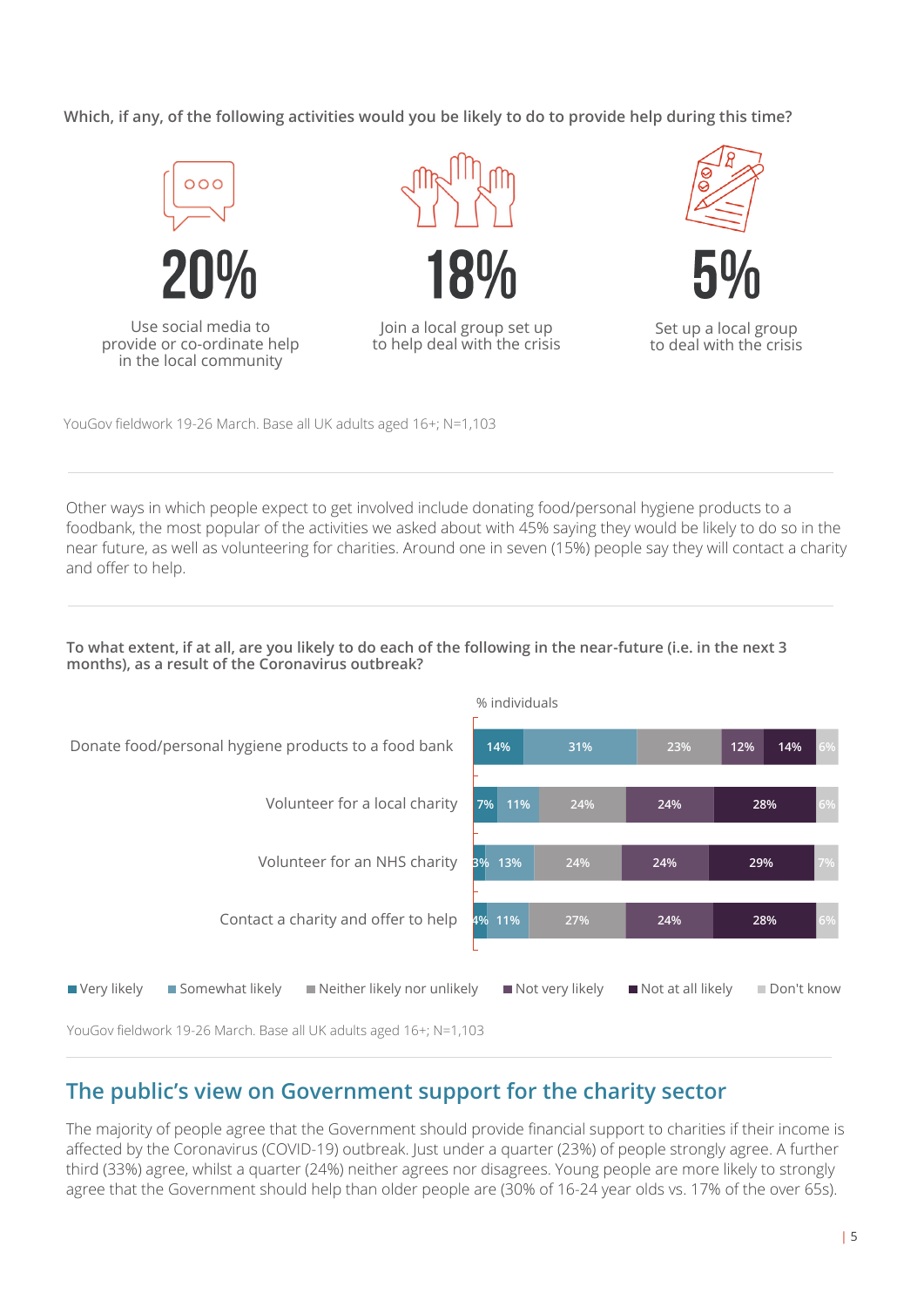**To what extent do you agree or disagree that the Government should provide financial support to charities if their income is affected by the Coronavirus (COVID-19) outbreak?**



YouGov fieldwork 19-26 March. Base all UK adults aged 16+; N=1,103

# **The view from charities**

### **Recent CAF polling of charities reveals many are very worried about their futures and urgently need support.**

When we asked charities what they most needed from Government to help see them through the COVID-19 outbreak, the answer was overwhelmingly unconditional cash grants (56%). This was followed by just under two-fifths saying each of Government mandating that other funders must relax any cash grants (18%) and unrestricting all restricted funding (18%). Clearly funding is the main issue charities are telling us they need.

**What are the three things your organisation needs the most right now from the Government to help see you through the Coronavirus (COVID-19) outbreak?**

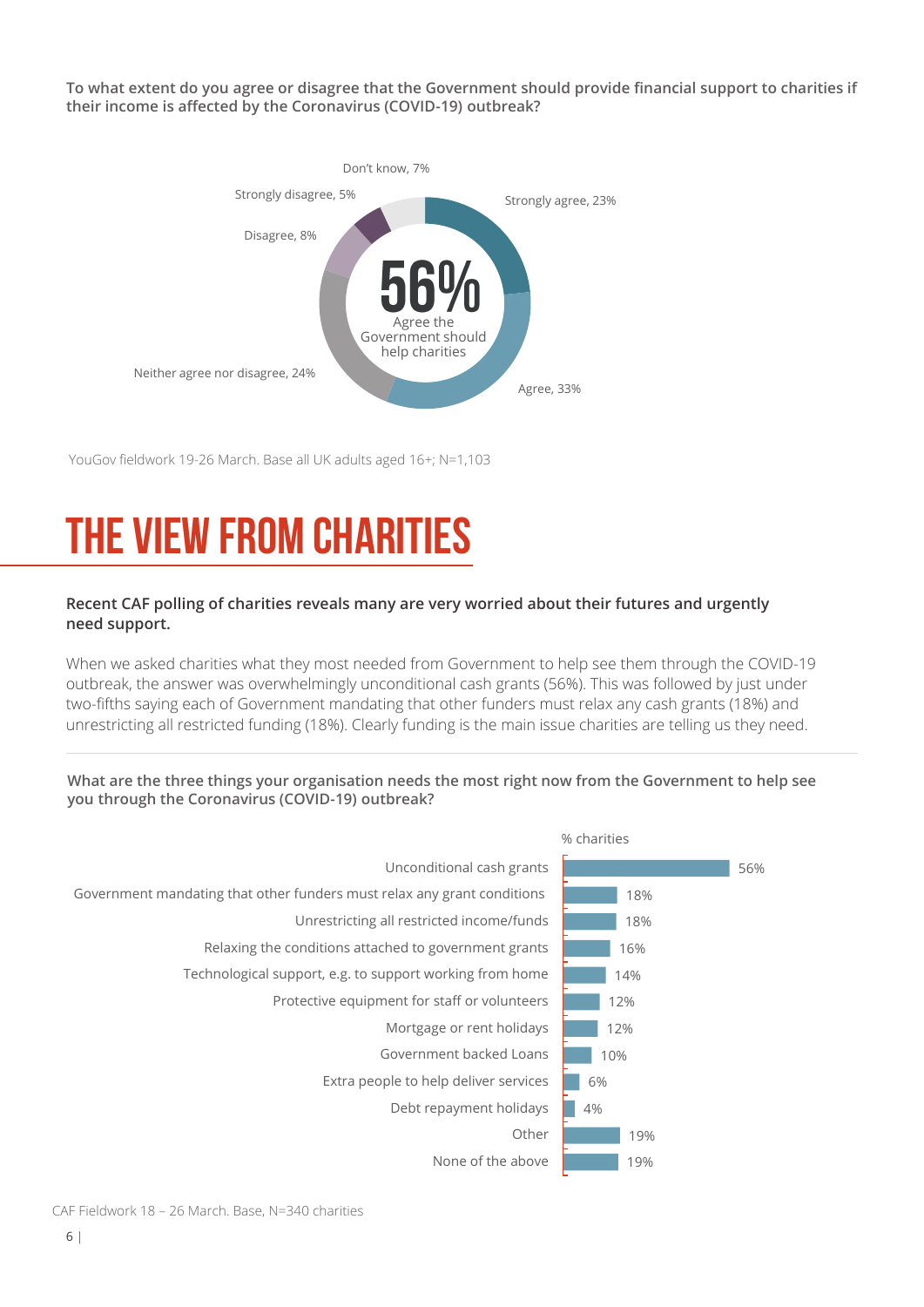### **How long do charities think they can operate without additional help**

In terms of how long they thought they could operate in their current form, assuming no extra help became available, the majority (54%) of charities said up to 12 months, and within that, 37% said up to 6 months. These are high levels and should be of concern.





### **Demand for charities rising**

One in four charities have seen an increase in demand for their services because of the crisis, and within this, 13% agree strongly, although many disagree with this or it does not apply to their charity. For a third of charities, applying for emergency funding does not apply to them but for 26% there is agreement that they already have or intend to access emergency grant funding.

Almost half (47%) said that the Government's Job Retention Scheme does not apply to them but 35% agree that they will use it and, in fact, this is the statement that garners the highest level of strength of agreement (26% agreeing strongly).

The final statement asked about was whether charities feel they have the support of the Government through this crisis. Although just over a third agreed with this statement overall, strength of agreement was more muted at just 8% agreeing strongly. At the other end of the scale, 25% disagreed although only one in ten strongly disagreed.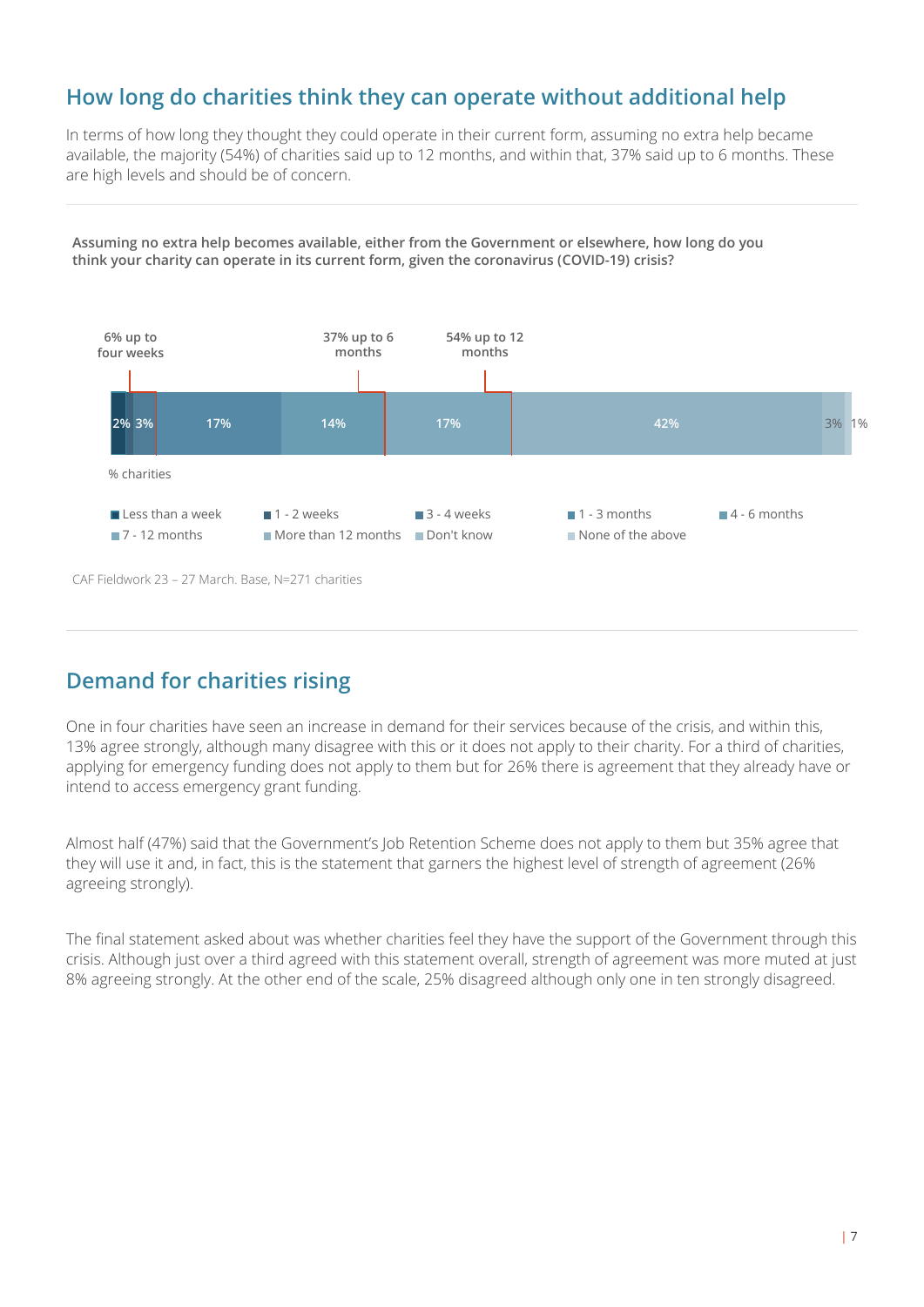**Thinking about the crisis caused by the global coronavirus outbreak (also known as COVID-19), please tell us to what extent you agree or disagree with the following statements.**



### **How the crisis is affecting individual charities**

### **Decreased income coupled with increased demand is leaving some charities struggling.**

Our most recent poll amongst 539 charities ran from 31st March to 1st April and included the opportunity for charities to tell us in their own words how the crisis is affecting them. Overall, feedback from charities was that income is down whilst demand has increased. Charities are feeling uncertain of the future, with a need for funding/grants, but many feel that they haven't received any support.

Of those charities which answered the question, the vast majority mention that either their organisation has had to close (such as the churches, village halls and charities that rely on face to face contact) or that charitable activities and fundraising have been suspended. For many, this is having an impact on income, which the majority have seen a decline at a time when their services are in demand.

Some charities mention furloughing staff, whilst many have switched to working from home or trying to offer an online service (whilst acknowledging they won't be able to reach as many people this way). The general impression of whether to furlough is one of confusion – can charities furlough staff when they may still need to run a service for those who need it? Those that do furlough staff don't tend to furlough everyone, which can mean increased workloads for those who remain. Others think it's not worth furloughing staff, as the charity still needs to operate. Charities would like to see more support or clearer information on what can help them at this time.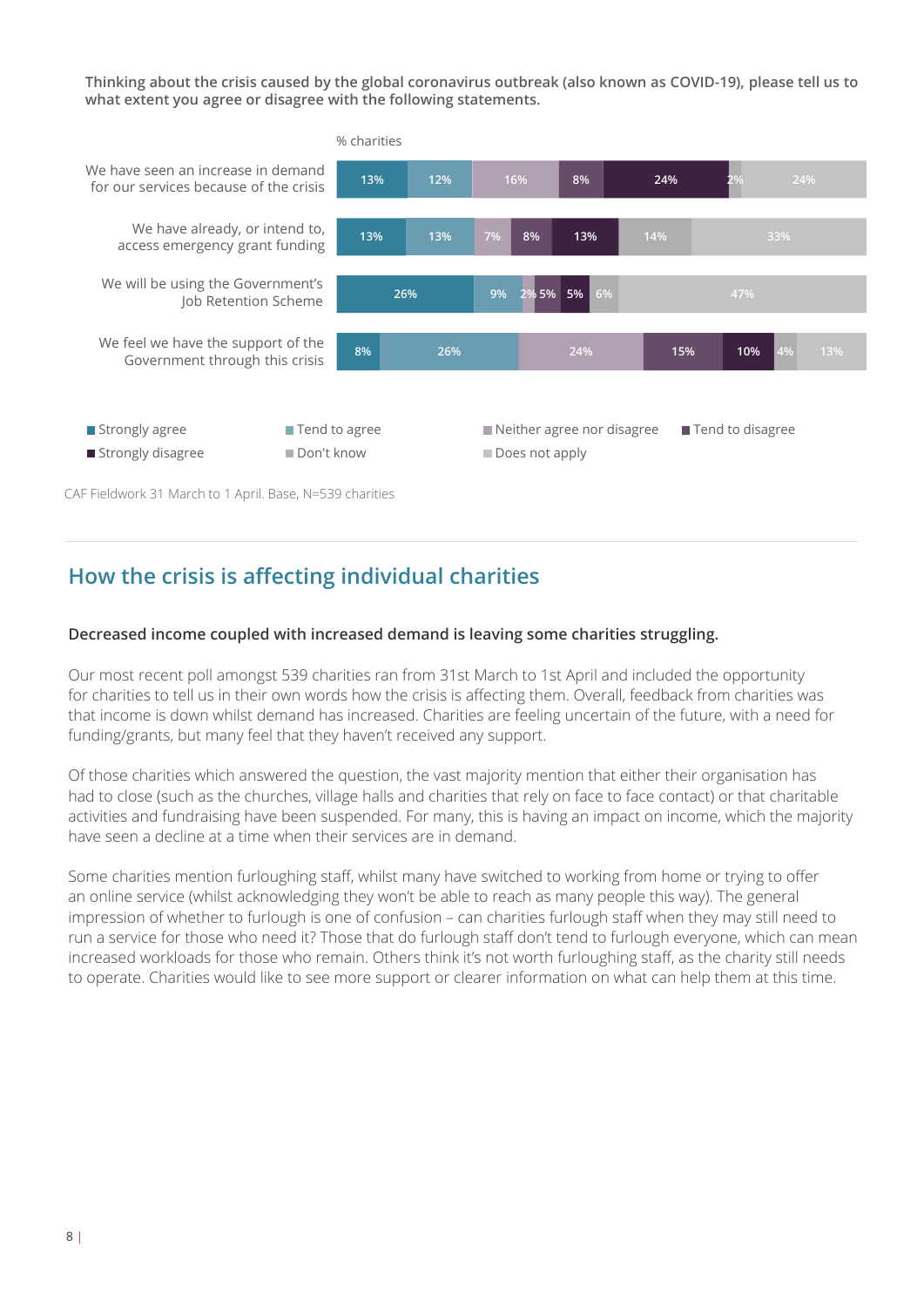.

'Our charity normally provides support via some in-centre services e.g. older people's social day care / dementia day care and many other services which…alongside our grant brings in income from charges of circa £40k per month. We won't get that income but we cannot furlough our staff as we need them for the increase demand in home services over 100 hot meals delivery per day/laundry /550 welfare phone calls each week/shopping/prescription collection/Information advice and guidance online and over the telephone, etc. We employ 68 people and are utilising those that can work (not in isolation) – as some go into isolation others come out so it's a really moveable feast. We have reserves but they have been hard fought and won't last. Money that is available is very targeted, quite rightly, but there seems to be no way to recoup what we have lost or what we are spending.'

'We mainly rely on grants and trusts, and donations from individuals. These are falling now. Some aspects of our office based work has increased because the people / organisations whom we serve have more time and are approaching us.. The work of some of our employees has reduced, but they also have some critical areas of work to do. Hence, we are not able to furlough staff at the moment, though we can reduce the work hours. In these circumstances, we can't get the assistance from the Government as we are not able to furlough where employed do not do any work. Our income is also falling. We were to sell our property for which we had a good offer, that too is being delayed because of the present situation. All this is putting a heavy strain on our cash reserves.'

'We have suspended most of our activities as they were generally face to face interactions. We have repurposed our sports hall as a neighbourhood resource centre as part of the local and ward level support package to vulnerable households…Twelve staff have been furloughed; the others repurposed or working from home. We host many other VCS organisations and businesses and they are beginning to feel the strain. Testing weeks/months ahead.'

'The rapid change to working remotely in a service which covers direct case work has been problematic… with young people who were socially isolated but now have a comorbidity of anxiety and fear. These young people all need continuous contact, and management at a distance is concerning, particularly for those families [where] parental mental health and domestic violence has also been an issue. This has added to staff worries that they miss something, all of which has to be carefully managed.'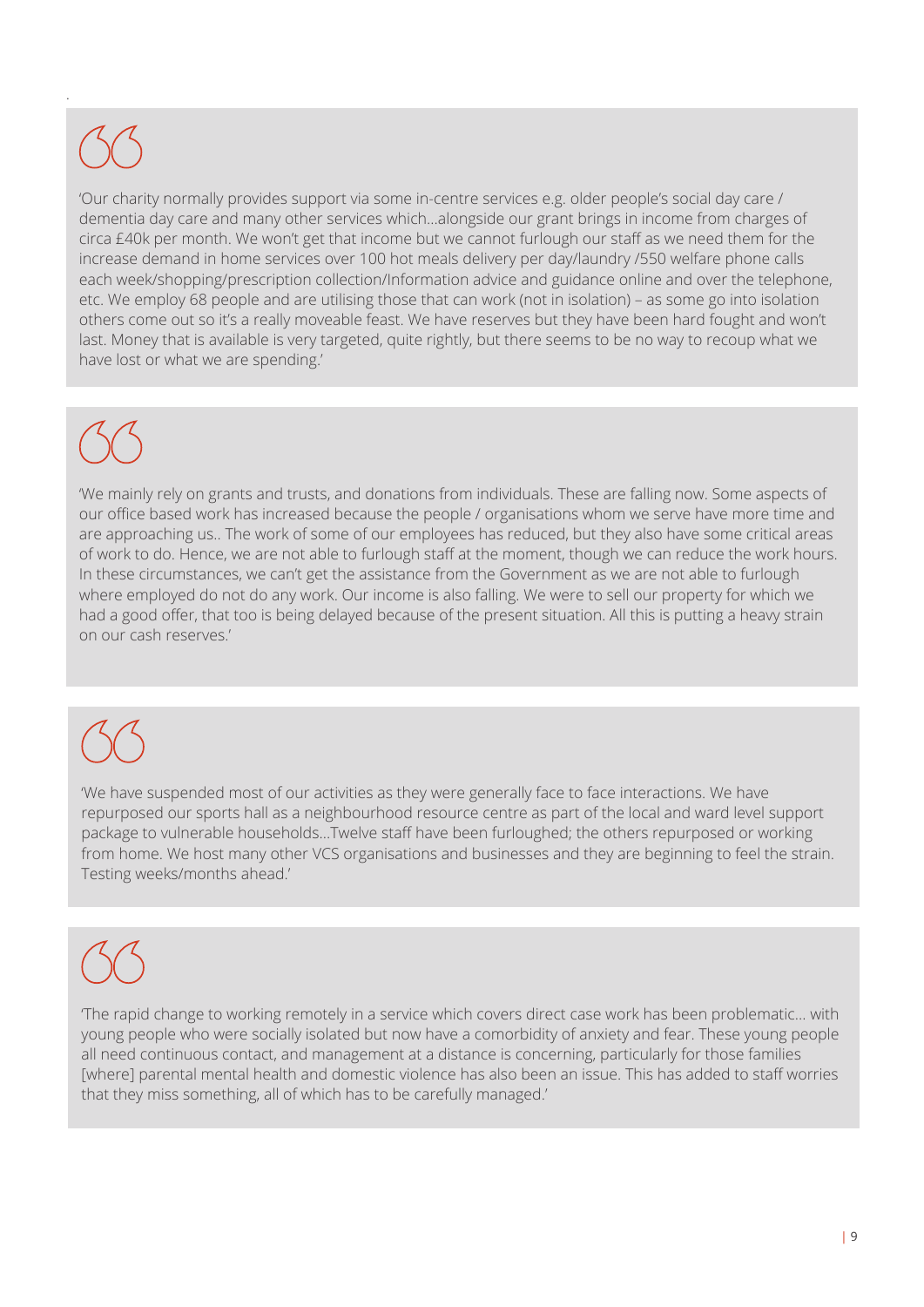Some charities mention that most of their staff is made up of volunteers who largely fall in the 70+ age group, raising concerns for the volunteers' health as well as what the level of self-isolation means for the charity.

These are uncertain and worrying times that we find ourselves in – every aspect is moving at pace and there is no doubt that research findings are quickly evolving. We hope you find this useful but for our most up to date insight as well as links to other key sources of insight, please do visit [www.cafonline.org/research/coronavirus-and](http://www.cafonline.org/research/coronavirus-and-charitable-giving)[charitable-giving.](http://www.cafonline.org/research/coronavirus-and-charitable-giving)